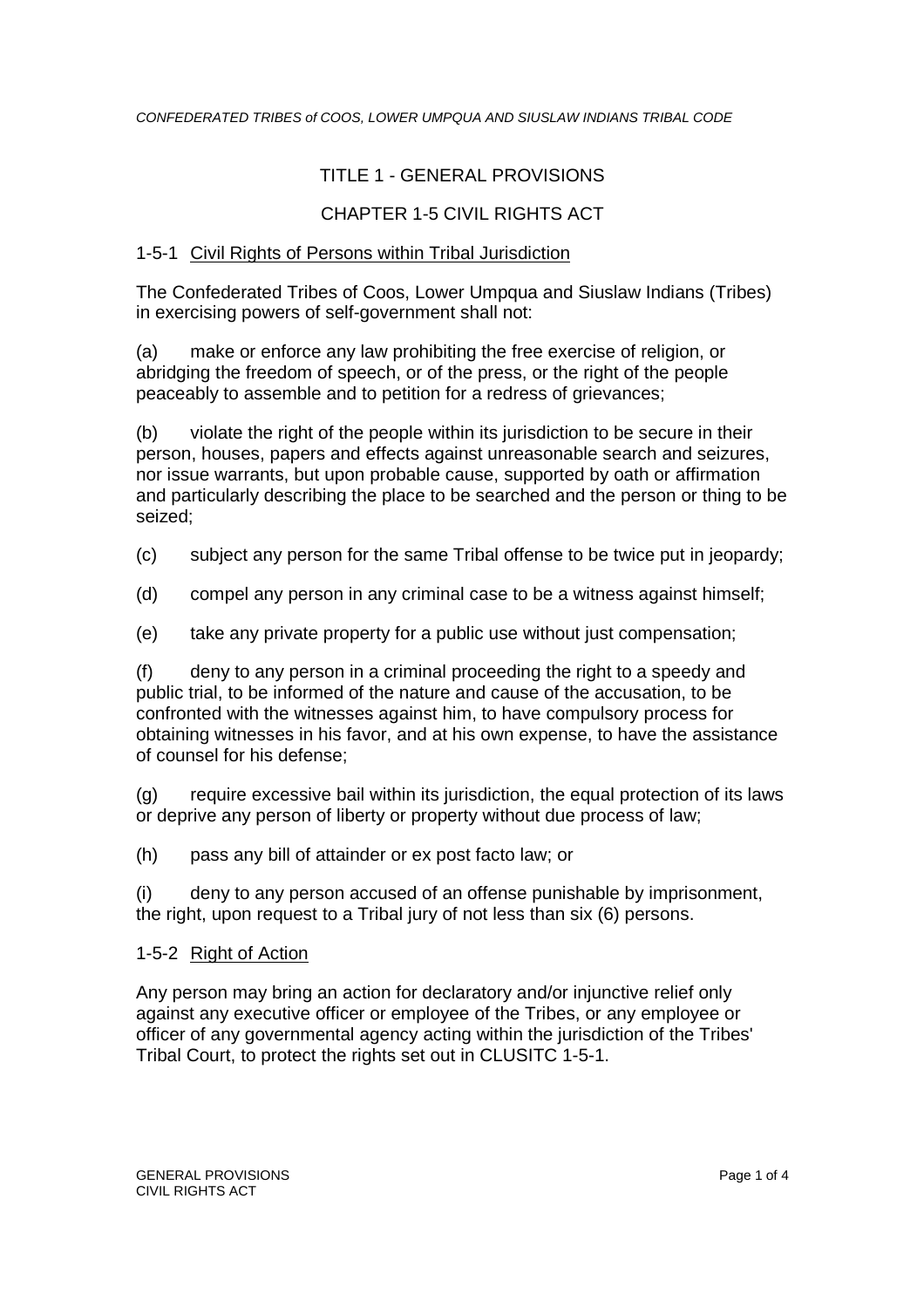#### 1-5-3 Confederated Tribes of Coos, Lower Umpqua and Siuslaw Indians Tribal **Court**

Actions brought under CLUSITC 1-5-2 shall be brought only in the Court of the Tribes; notwithstanding the fact that a court of another jurisdiction may have concurrent jurisdiction.

## 1-5-4 Sovereign Immunity

When suit is brought in the Tribes' Tribal Court under CLUSITC 1-5-3 to protect rights set out in CLUSITC 1-5-1, the sovereign immunity of the Tribes is hereby waived in the Tribal Court for the limited purpose of providing declaratory and injunctive relief, where appropriate under the law and facts asserted to protect those rights; provided, the immunity of the Tribes is not waived with regard to court costs, attorney fees or in any other regard.

#### 1-5-5 Other Law Unaffected

The laws of the Tribes, insofar as they do not violate the rights set out in CLUSITC 1-5-1, shall be unaffected by this Chapter. The Tribal Rules of Civil Procedure, the Tribal Statutes of Limitations and all other rules of practice and procedure shall apply to suits brought under this Chapter.

#### 1-5-6 Custom and Tradition to be Respected

In construing this Chapter, the Tribal Court shall consider, when properly presented to the Tribal Court, the history, customs and traditions of the Confederated Tribes of Coos, Lower Umpqua and Siuslaw Indians.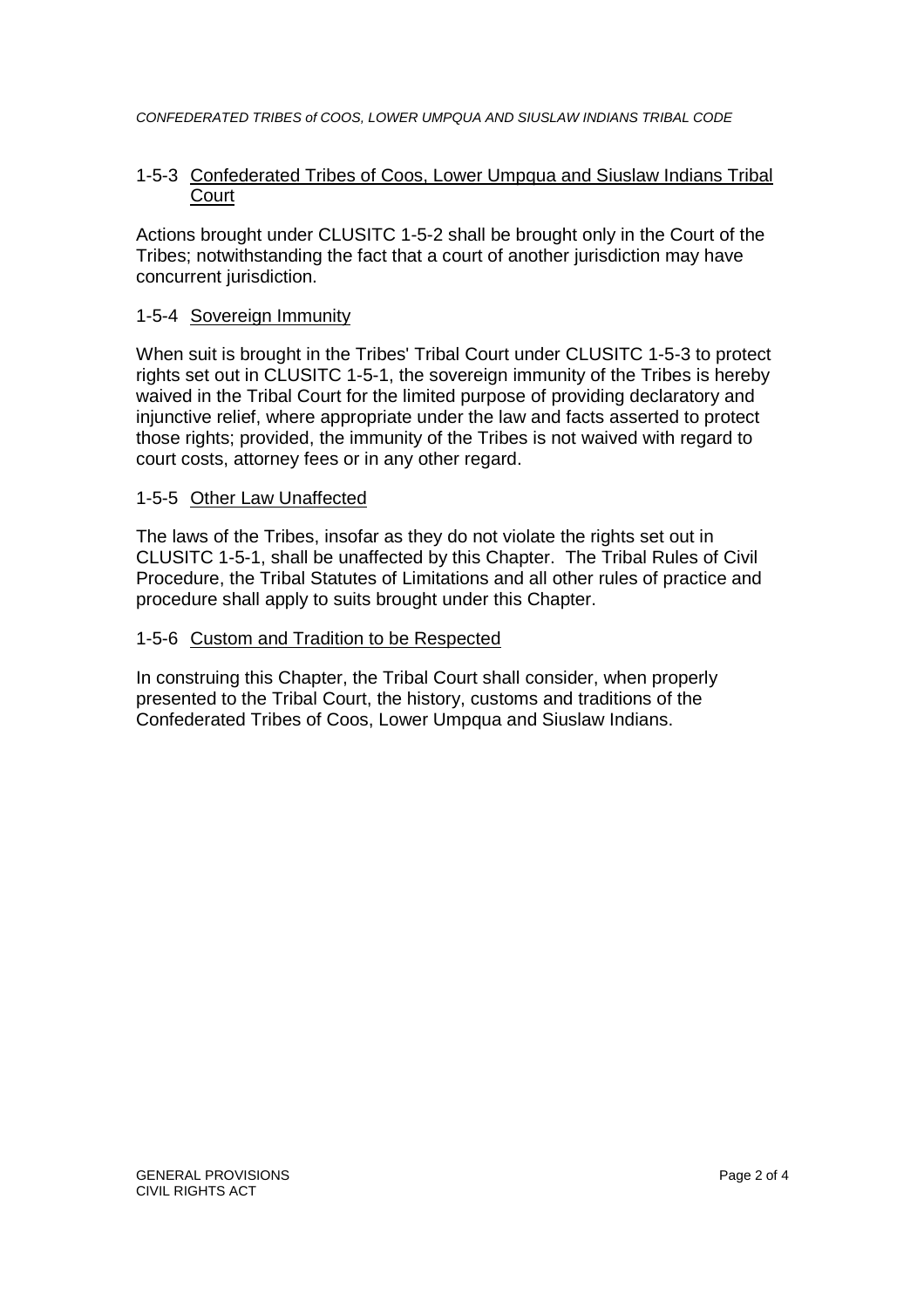# APPENDIX A

# LEGISLATIVE HISTORY AND EDITORIAL CHANGES